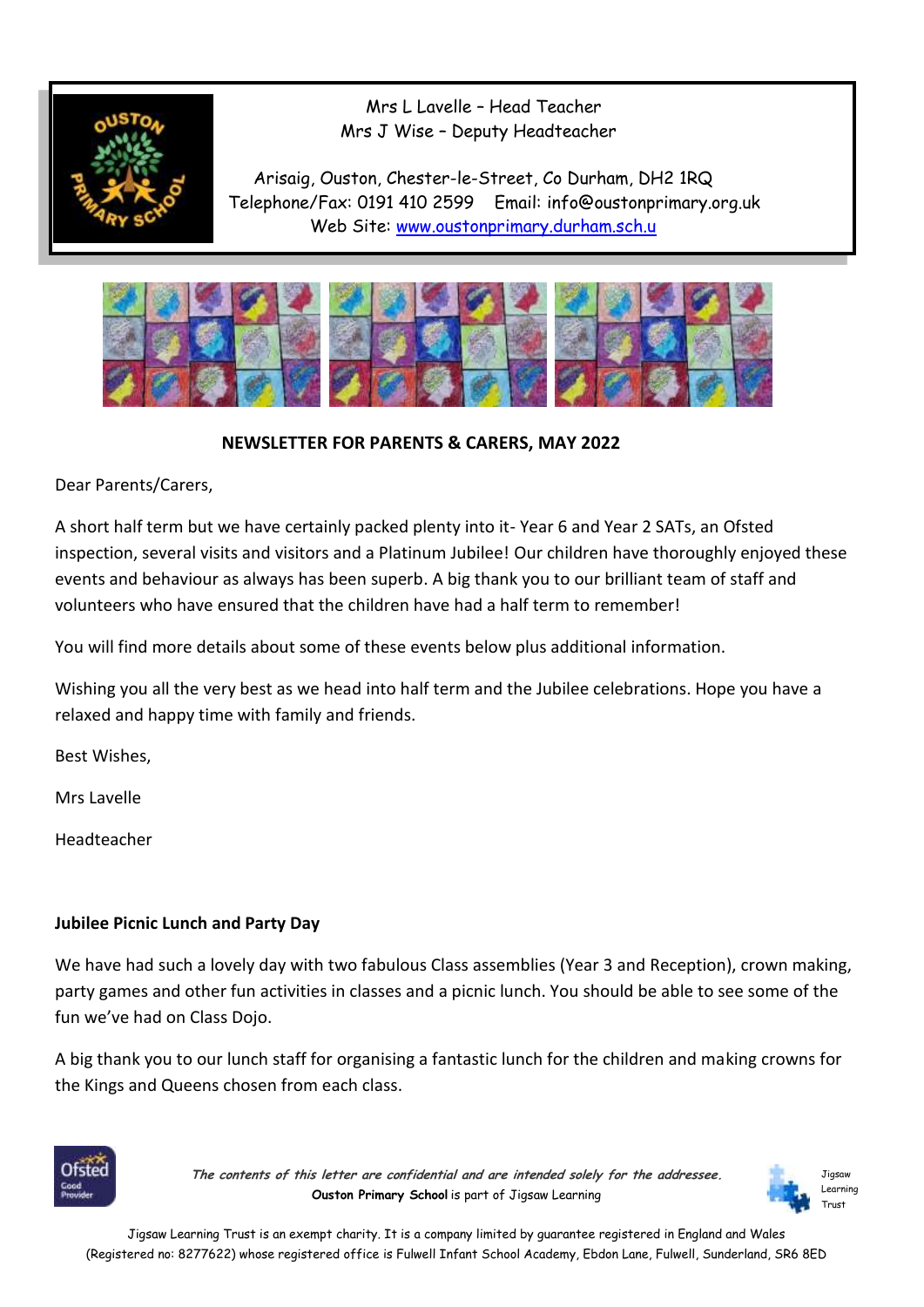



To add to the celebrations, we also wished Miss Bodham a very happy wedding day. She gets married during the half term break and will return as Mrs Fisher. I'm sure you will join me in passing on our congratulations.



# **Year 5 Residential to Robin Wood**

The Year Five pupils who attended the Robin Wood residential enjoyed every minute of their time there. They showed great enthusiasm and determination, trying out a wide range of activities including canoeing, raft building, rock climbing, exploring caves and escaping the piranha pool! They were great company and impressed all of the staff that attended and the instructors with their behaviour and attitude throughout.

# **Visits and Visitors**

The vast majority of our children have enjoyed at least one visit or visitor this half term. In addition to the Year 5 residential, these have included: Year 1 Outdoor Adventure visit: Year 1 and 2 visit to Newcastle Castle; Year 3 and 4 Mini Tennis Festival, Year 5 Science lessons at Lord Lawson: Year 3 and 6 Zumba sessions and a Year 6 Theatre visit to see Billionaire Boy.

More visits and visitors planned for next half term!



**The contents of this letter are confidential and are intended solely for the addressee. Ouston Primary School** is part of Jigsaw Learning



Jigsaw Learning Trust is an exempt charity. It is a company limited by guarantee registered in England and Wales (Registered no: 8277622) whose registered office is Fulwell Infant School Academy, Ebdon Lane, Fulwell, Sunderland, SR6 8ED